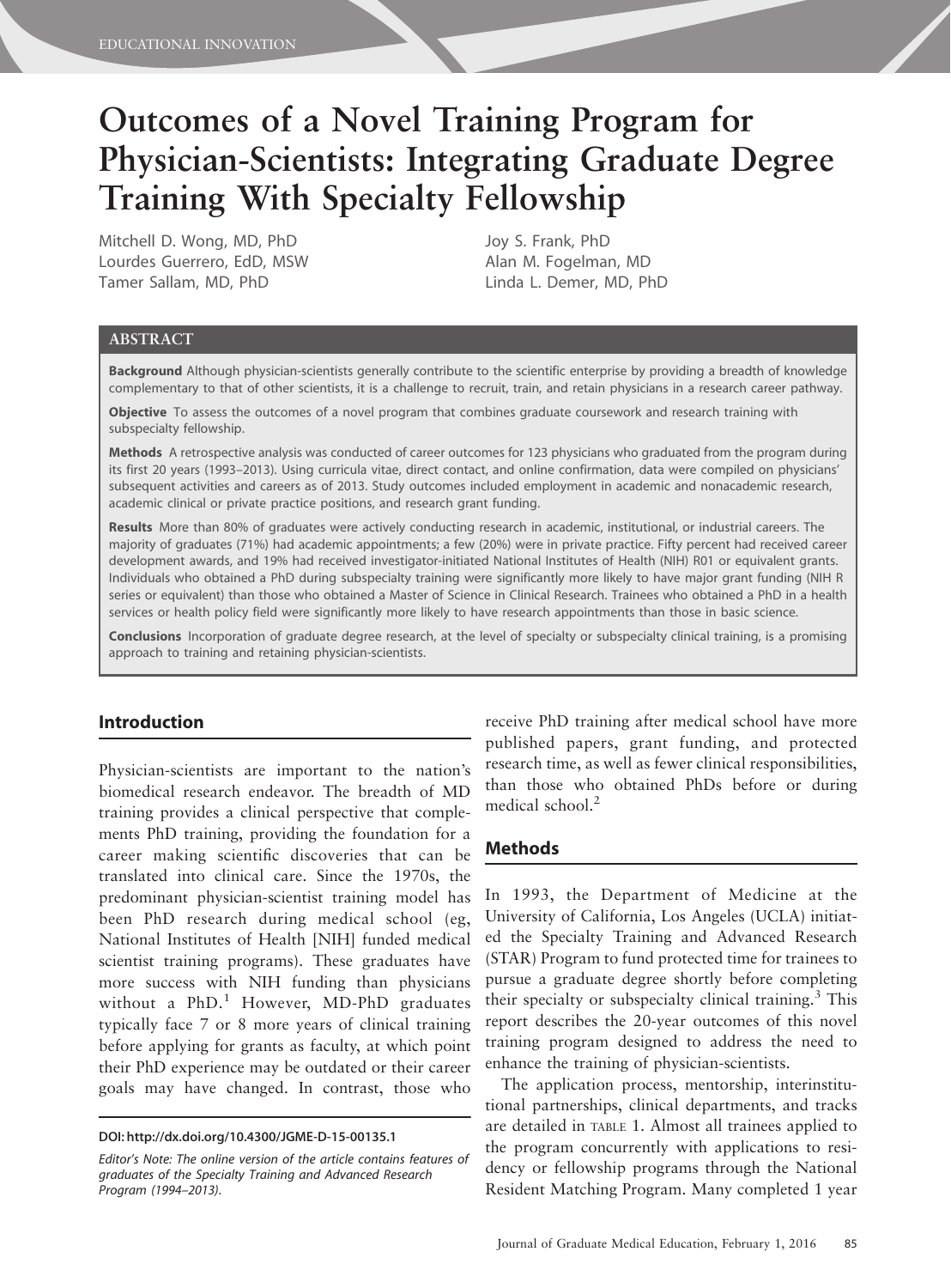of clinical training prior to matriculating into the program. We assisted awardees in applying to a degree-granting department at UCLA (or a partner institution) and in choosing a research mentor. In the mid-1990s, the program added a postdoctoral track for trainees who had previously completed an MD-PhD program, and partnered with the California Institute of Technology to expand the pool of basic science mentors and laboratories. To complete the spectrum of translational science training, 2 further tracks were added: a PhD in Health Services research (1999) and a Master of Science degree in Clinical Research (MSCR) to bridge molecular medicine and patient-oriented research (2001). We also established a partnership with the Pardee RAND Graduate School, providing an even broader selection of programs and mentors in health policy–related fields.

# Program Costs and Funding Sources

The average costs per fellow consisted of postgraduate year level salary, equal to that of clinical fellows, and \$5,000 tuition per year. Infrastructure expenses included 1 coordinator, a faculty director stipend, and approximately \$3,000 per year for some trainees to travel to conferences. Funding sources included extramural funds (eg, NIH T32 training grants and individual extramural grants obtained by the trainees) and intramural funds (such as clinical practice and philanthropic funds). The NIH T32 training grants awarded to individual specialty divisions provided at least partial support to 53% (65 of 123) of STAR graduates. Although conventional MD-PhD programs are eligible for direct NIH grants from the National Institute for General Medical Science, training at the fellowship level requires separate grant applications to individual NIH institutes since subspecialty trainees are linked to specific disease categories. Expenditures for the entire program averaged \$2 million per year, with approximately half from extramural and half from intramural sources. Trainees were not required to contribute except for a nominal filing fee that is now covered by the program. Research mentors provided the research supplies and their time, as they do for other graduate students.

This was a retrospective study, using program level data, with Institutional Review Board exemption.

## Methods of Evaluation

We had contact information for most of the 123 graduates, and obtained curricula vitae for all except for those in private practice. Supplemental informa-

#### What was known and gap

Physician scientists are key to the nation's biomedical research endeavor and the development of new knowledge and innovation.

#### What is new

An analysis of the career outcomes for 123 physicians who graduated from the University of California, Los Angeles physician scientist program between 1993 and 2013.

#### Limitations

Single institution study and retrospective format reduce generalizability.

#### Bottom line

Creating a system for trainees to incorporate a scientific graduate degree during their specialty or subspecialty training is beneficial to training and retaining physician scientists.

tion was obtained through university records and Internet searches, including PubMed and NIH Reporter. We identified each graduate's career outcomes immediately after graduation, as well as grant funding to date. Academic appointments were defined as faculty-level employment at a university. Research appointments were defined as appointments in universities, research institutes, or industry having research titles, or evidence of substantial active research publications. For graduates transitioning between career types, the position held in 2013 was used. For statistical analysis, we used Pearson  $\chi^2$  test to determine whether outcomes of research careers and grant funding were associated with individual characteristics at a significance, P level of  $< .05$ .

# Results

#### Program Graduates

By 2013, 123 trainees had completed both their clinical and graduate degrees (detailed data are available as online supplemental information). Ten trainees started graduate degree training, but did not complete degree requirements (all completed their specialty or subspecialty training). Since these 10 trainees did not graduate from the program, they were not included in the analysis.

## Research Training

Of this cohort, 67% of graduates (83 of 123) completed a PhD in basic science (including the postdoctoral track), 22 (18%) completed a PhD in a public health field (eg, health services research, health policy, or epidemiology), and 18 (15%) completed a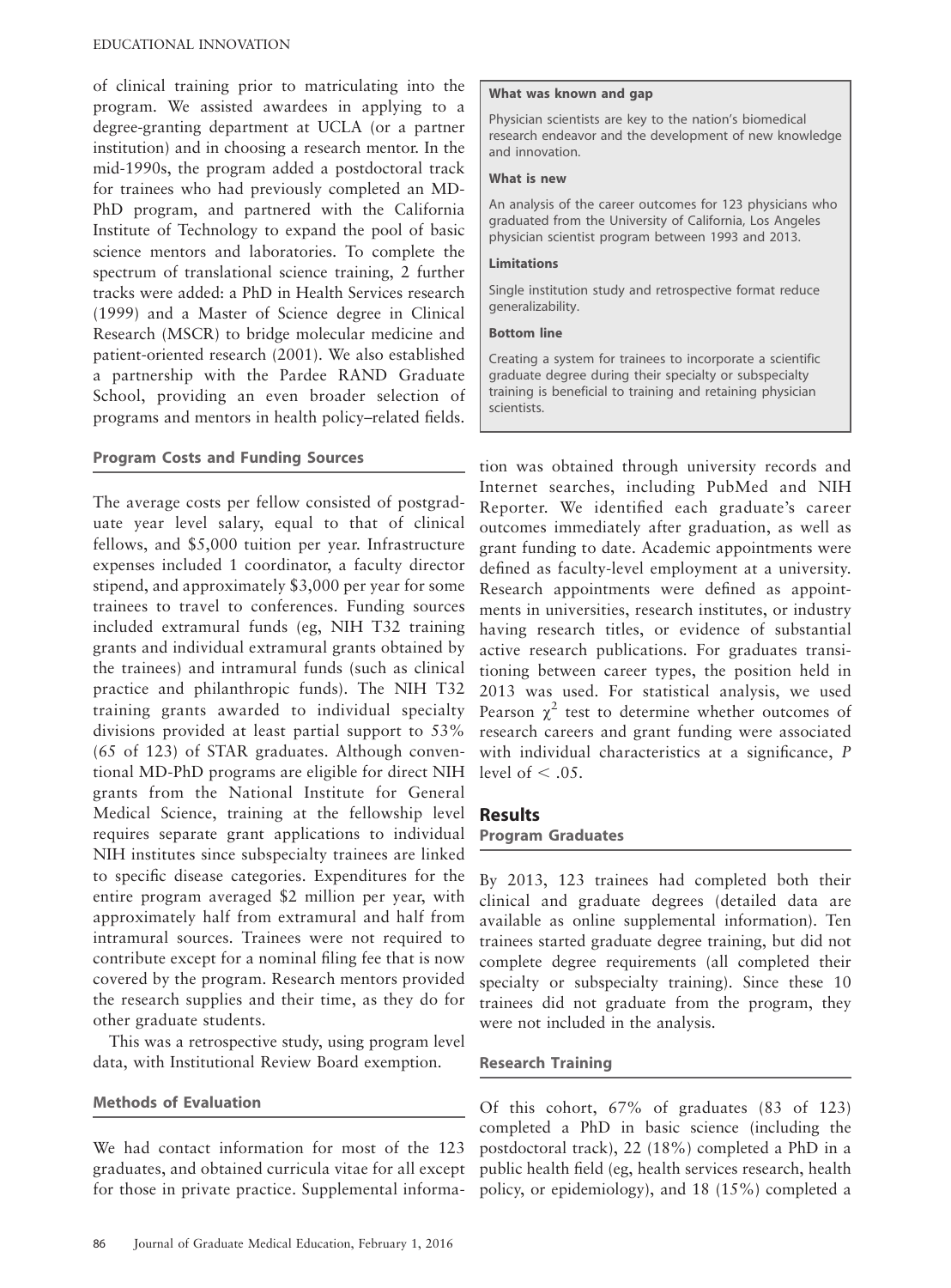TABLE 1

| Components and Characteristics of the Specialty Training and Advanced Research (STAR) Program |  |  |  |  |  |  |  |  |  |
|-----------------------------------------------------------------------------------------------|--|--|--|--|--|--|--|--|--|
|-----------------------------------------------------------------------------------------------|--|--|--|--|--|--|--|--|--|

| <b>Components</b>                                            | <b>Characteristics</b>                                                                                                                                                                                                                                                                                                                                                                                                                                                                                                                                                                                                                                               |  |  |  |  |  |
|--------------------------------------------------------------|----------------------------------------------------------------------------------------------------------------------------------------------------------------------------------------------------------------------------------------------------------------------------------------------------------------------------------------------------------------------------------------------------------------------------------------------------------------------------------------------------------------------------------------------------------------------------------------------------------------------------------------------------------------------|--|--|--|--|--|
| Applications                                                 | - Trainees applied to the STAR program concurrently with the<br>conventional NRMP application to clinical residency or fellowship<br>- Applicants were interviewed by scientists and clinicians from<br>throughout the campus and were discussed and ranked by the<br><b>STAR Selection Committee</b><br>• STAR awardees applied to the graduate training program of a<br>degree-granting department at UCLA or a partner institution during<br>the first year of training<br>• STAR awardees were paid at the level of postgraduate year of<br>training<br>· Salaries, benefits, and tuition were borne by the trainee's sponsoring<br>clinical department/division |  |  |  |  |  |
| Mentorship                                                   | • Trainees were assisted in choosing a funded research mentor<br>· Emphasis was placed on choosing a mentor outside the trainee's<br>own clinical division, department, school, or university to enhance<br>independence and reduce effects of "institutional inbreeding"<br>• This approach had the "incubator" effect of building novel<br>collaborations                                                                                                                                                                                                                                                                                                          |  |  |  |  |  |
| Interinstitutional partnerships                              | - California Institute of Technology (Caltech) provided an expanded<br>selection of mentors and basic science laboratories<br>- Pardee RAND Graduate School provided mentors in health policy-<br>related fields                                                                                                                                                                                                                                                                                                                                                                                                                                                     |  |  |  |  |  |
| Clinical departments                                         | • Medicine, family medicine, neurology, obstetrics and gynecology,<br>ophthalmology, pathology and laboratory medicine, pediatrics, and<br>surgery<br>• Most awardees completed at least 1 year of core clinical specialty<br>training before enrolling in the graduate degree program<br>• One department offered a faculty position to each physician who<br>successfully completed the program                                                                                                                                                                                                                                                                    |  |  |  |  |  |
| <b>Program Tracks</b>                                        | <b>Characteristics</b>                                                                                                                                                                                                                                                                                                                                                                                                                                                                                                                                                                                                                                               |  |  |  |  |  |
| Track 1: Physician-Scientist Basic Science                   | - Trainees obtained basic science PhDs from a UCLA or Caltech basic<br>science department <sup>a</sup><br>- Trainees typically took 3 to 4 years to complete the degree program                                                                                                                                                                                                                                                                                                                                                                                                                                                                                      |  |  |  |  |  |
| Track 2: Postdoctoral Track <sup>b</sup>                     | • Trainees were given 2 to 3 years of postgraduate-level salary and<br>benefits for protected time in advanced research                                                                                                                                                                                                                                                                                                                                                                                                                                                                                                                                              |  |  |  |  |  |
| Track 3: Master of Science in Clinical Research <sup>c</sup> | - Designed to train patient-oriented investigators to bridge molecular<br>medicine and clinical research<br>• Degree requirements include a minimum of 48 units, including 32<br>units of required upper division and 8 elective graduate courses<br>• Instructors are faculty from the departments of biomathematics and<br>biostatistics                                                                                                                                                                                                                                                                                                                           |  |  |  |  |  |
| Track 4: PhD in Health Services Research <sup>d</sup>        | - Awardees obtained their degrees from the UCLA School of Public<br>Health<br>• Degree requirements included a minimum of 48 units, and STAR<br>awardees typically took 4 years to complete the degree program                                                                                                                                                                                                                                                                                                                                                                                                                                                       |  |  |  |  |  |

Abbreviation: NRMP, National Resident Matching Program.

<sup>a</sup> Biological chemistry, biomathematics, biomedical engineering, experimental pathology and laboratory medicine, human genetics, microbiology and immunology, molecular biology, molecular genetics, molecular and medical pharmacology, neuroscience, physiology, molecular, cellular, and integrative physiology.

<sup>b</sup> A postdoctoral track was added in 1995 for trainees who had previously completed an MD-PhD or Medical Scientist Training Program (MSTP) program.

<sup>c</sup> In 2001, an option was added for a new graduate program leading to a Master of Science degree in Clinical Research in the Department of Biomathematics under the umbrella of the UCLA Graduate Training Program in Translational Investigation (NIH K30 program).

<sup>d</sup> In 1999, a PhD track was added to provide training in health services and health policy research.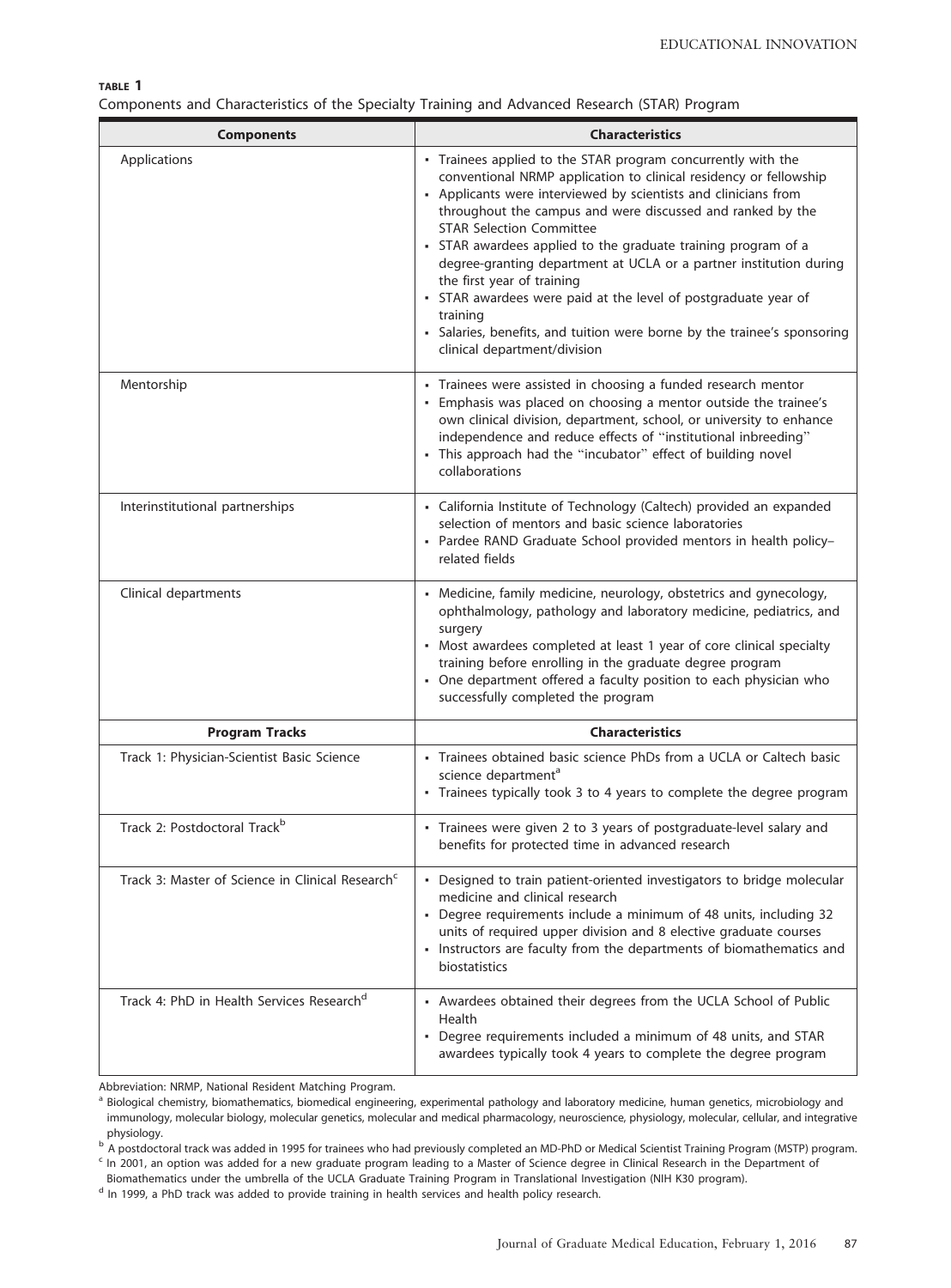#### TABLE 2

Characteristics Associated With a Research Career and Major Research Funding (n = 123)<sup>a</sup>

| <b>Characteristics</b>                 |                | <b>Outcome</b>         |     |                    |     |  |
|----------------------------------------|----------------|------------------------|-----|--------------------|-----|--|
|                                        |                | <b>Research Career</b> |     | <b>Major Grant</b> |     |  |
|                                        |                | n (%)                  | P   | n (%)              | P   |  |
| Sex                                    |                |                        | .32 |                    | .68 |  |
| Women                                  | 39             | 32 (82)                |     | 22 (56)            |     |  |
| Men                                    | 84             | 62 (73)                |     | 44 (52)            |     |  |
| <b>Department</b>                      |                |                        | .13 |                    | .48 |  |
| Medicine                               | 97             | 72 (74)                |     | 51 (52)            |     |  |
| Other                                  | 25             | 22 (88)                |     | 15 (60)            |     |  |
| <b>Specialty</b>                       |                |                        | .15 |                    | .78 |  |
| Cardiology                             | 24             | 19 (79)                |     | 12 (50)            |     |  |
| Dermatology                            | 10             | 6(60)                  |     | 5(50)              |     |  |
| Endocrine                              | $\overline{2}$ | 2(100)                 |     | 2(100)             |     |  |
| Gastroenterology                       | 13             | 6(46)                  |     | 8(61)              |     |  |
| General internal medicine              | 12             | 11 (92)                |     | 5(41)              |     |  |
| Geriatrics                             | $\overline{2}$ | 2(100)                 |     | 2(100)             |     |  |
| Hematology oncology                    | 14             | 10(71)                 |     | 8(57)              |     |  |
| Infectious diseases                    | $\overline{7}$ | 5(71)                  |     | 2(28)              |     |  |
| Nephrology                             | $\overline{2}$ | 1(50)                  |     | 1(50)              |     |  |
| Pulmonary                              | $\overline{7}$ | 7(100)                 |     | 4(57)              |     |  |
| Rheumatology                           | $\overline{4}$ | 4(100)                 |     | 3(75)              |     |  |
| Other                                  | 26             | 21 (81)                |     | 14 (54)            |     |  |
| <b>Year of Completion</b>              |                |                        | .24 |                    | .93 |  |
| 1993-2003                              | 48             | 34 (71)                |     | 26 (54)            |     |  |
| 2004-2013                              | 75             | 60 (80)                |     | 40 (53)            |     |  |
| <b>Research Track</b>                  |                |                        | .01 |                    | .50 |  |
| Postdoctoral                           | 31             | 18 (58)                |     | 16 (52)            |     |  |
| <b>Basic science</b>                   | 52             | 40 (77)                |     | 31 (60)            |     |  |
| Health services research               |                | 21 (95)                |     | 12(55)             |     |  |
| Master of Science in Clinical Research |                | 15 (83)                |     | 7 (39)             |     |  |

a Major funding was provided by National Institutes of Health, Veterans' Affairs, foundation career development award, or an National Institute of Health R award or equivalent.

MSCR. Of those who pursued a PhD degree, 70% (52 of 74) were in basic science, and the remaining graduates were in health services or clinical research fields. Ninety-eight of 123 graduates (80%) completed clinical training in the department of (internal) medicine. Six graduates carried out their PhD training at partner institutions (3 at the California Institute of Technology and 3 at the Pardee RAND Graduate School). The remaining graduates received a PhD from the UCLA College of Letters and Sciences, with 2 in engineering, 15 in public health, and 1 in public affairs.

#### Career Outcomes

In 2013, 99 of 123 graduates (80%) were employed in academia or in industry research, and 24 of 123 (20%) were in private practice (graduate characteristics are provided as online supplemental material). At least 15 graduates transitioned between career types, with most having left academics for private practice or nonacademic research. Graduates of the public health PhD track were more likely to remain in research positions than other graduates (TABLE 2). No other characteristics were associated with maintaining a research career.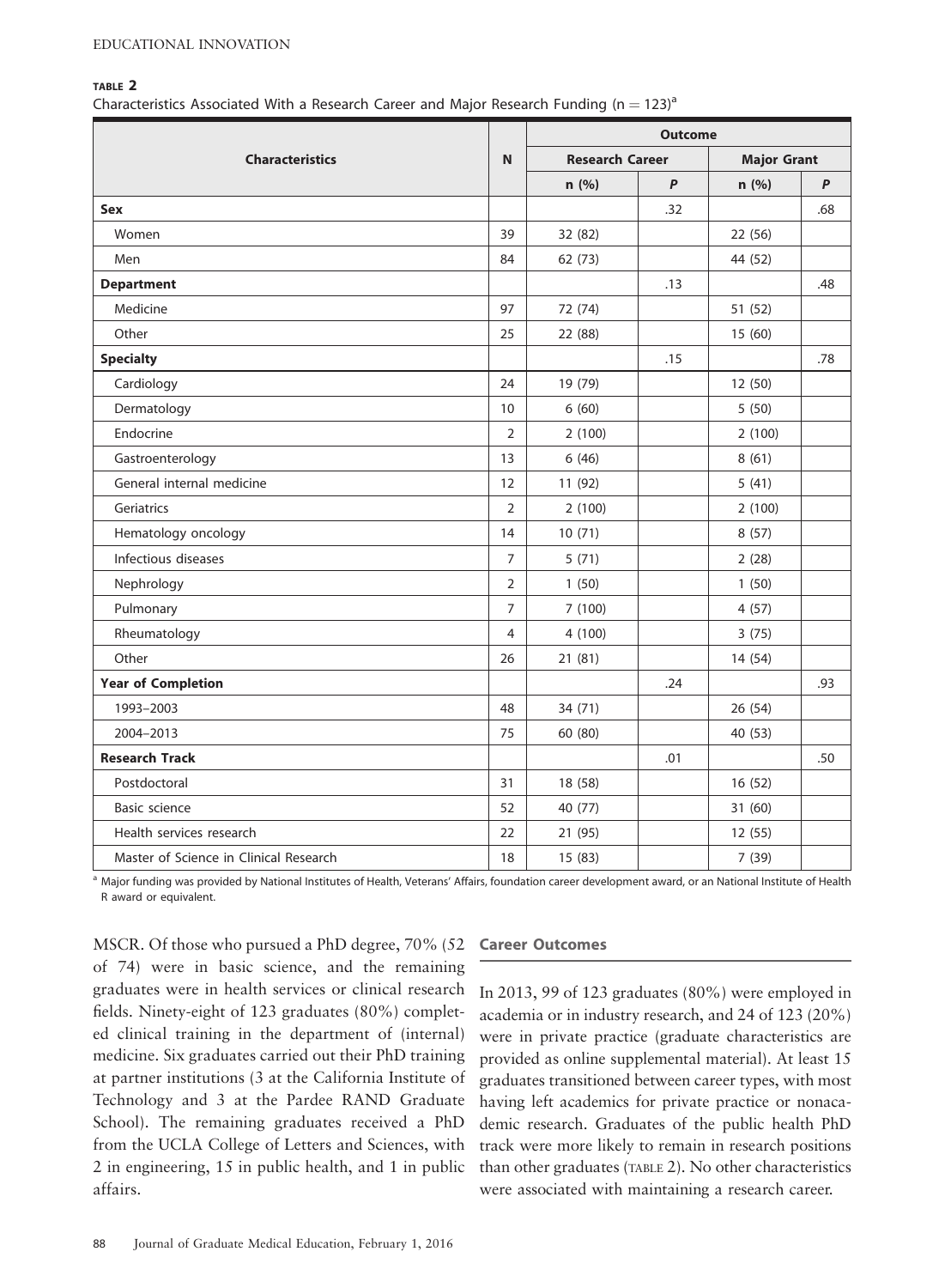#### Grant Funding Received by Graduates

Sixty-one graduates (50%) received career development awards, including 44 from the NIH and 6 from Veterans' Affairs (VA). A total of 23 graduates received investigator-initiated NIH (R01) or equivalent grants. Altogether, STAR graduates served as the principal investigator or co-principal investigator on 57 NIH R grants, 16 U grants, and 175 other types of grants. There were no significant associations found between sample characteristics, receipt of major research grants, or number of grants received by MSCR graduates (TABLE 2).

## Leadership Positions

Based on a review of the curricula vitae, several graduates were noted to hold high leadership positions. These included a department chair, vice chairs, an assistant vice chancellor, division chiefs, executive medical directors, a vice president for a health insurance company, a chief medical officer for a pharmaceutical firm, and a chief scientific officer at a university-affiliated research institute. The graduates also included several training program directors and government advisors.

#### Retention at UCLA

Altogether, 45% of the graduates (55 of 123) continued their careers at UCLA after completion of the program. All transitioned to faculty status, including 4 at the affiliated VA Medical Center and 1 at the Harbor-UCLA Medical Center, except for 1 who opted to pursue a more advanced fellowship (neurological surgery). Eighty percent of graduates (98 of 123) completed their clinical training in internal medicine or subspecialties of internal medicine.

#### Publications

Based on a review of the curricula vitae, graduates collectively have published at least 1981 publications, including 1705 peer-reviewed manuscripts, 142 book chapters, and 134 review articles.

## Early Versus Recent Graduates

Graduates from the first decade of the program had characteristics and outcomes similar to those who graduated in the second decade, except that the MSCR track was not available until the second therefore, our outcomes may not be generalizable. For

decade, and more of the graduates from the first 10 years had obtained grant support by 2013.

# **Discussion**

Overall, the outcomes for this 20-year period suggest that incorporating graduate degree research at the level of specialty or subspecialty clinical training is a feasible and successful pathway to training and retaining physician-scientists. We observed that having trainees complete their graduate training in departments outside their home clinical divisions resulted in more successful careers. They also had novel and long-term, interdisciplinary collaborations, reducing the isolation of university departments. Graduates completing PhDs in public health and health policy fields more often had academic positions at the 20-year time point. Those who graduated with a PhD were more likely than graduates from a MSCR track to receive a career development award (NIH K series) or an investigator-initiated grant (NIH R series or equivalent). As evidence for their positive view of this training approach, most of our graduates recommend it enthusiastically to more junior trainees.

In the 1980s, only 25% of graduates of conventional MD-PhD programs submitted NIH grant applications.<sup>4</sup> A more recent survey of directors of selected MD-PhD programs suggested that 81% of MD-PhD graduates who had completed all phases of postgraduate training were employed in academic centers or research institutions, 16% were in private practice, and 66% were in academic research positions.<sup>5</sup> Although those findings are limited by self-reporting and possible selection bias, the outcome is similar to our findings. Our results also show a somewhat lower attrition rate (7.5%) than that of conventional MD-PhD programs  $(10\% - 27\%)$ .<sup>1,5</sup>

Advanced degree research at the clinical fellowship level may have advantages over conventional fellowships. Although a degree is not essential for success, the formal graduate programs have the advantages of rigorous structure, expertise, and established curricula. Having chosen a subspecialty allows the trainee to focus research on a complementary area. Trainees also reach peak research skills, with command of the literature and knowledge of state-of-the-art techniques, at precisely the time they apply for grants and faculty positions. When a group of institutions provided 1 year of basic science training to 747 junior faculty between 1990 and 2011, 80% submitted at least 1 NIH grant application, and 2 of 3 received at least 1 grant, with a funding success rate of  $55\%$ .<sup>6</sup>

Our data results are from a single institution;